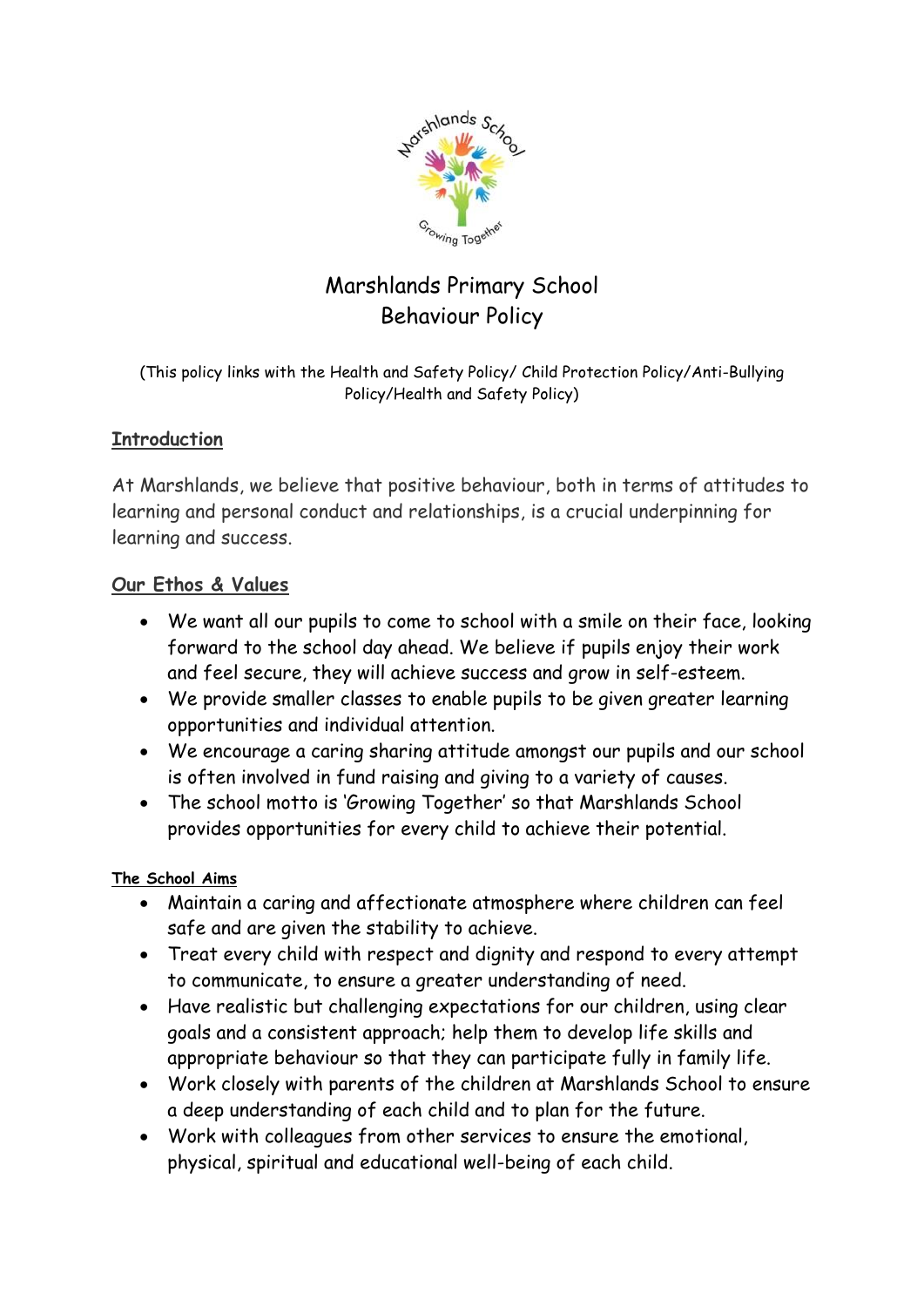- Continue to develop links with local schools, nurseries and businesses to ensure our children are valued members of their local community.
- Further develop an environment where the achievements of our children and staff are valued and celebrated.

## Aim of the Policy

As a staff we aim to achieve consistency in our management of behaviour, taking into account individual needs of the children.

Marshlands School has a set of rules that all pupils are expected to follow.

- We are kind.
- We are polite.
- We listen well.
- We try our best.

The rules are displayed in each class and discussed with the pupils to ensure they understand what each rule means.

Each class may write their own class rules together to encourage ownership of these rules and understanding of why we have them. These will then be displayed in their own class for future reference.

Marshlands School is committed to:

- Setting high expectations for pupils' personal, social and academic progress.
- Providing a happy, caring environment in which our pupils feel secure and are prepared for life outside our school.
- Promoting a positive ethos where each child's achievements are valued and celebrated.
- Ensuring an effective partnership between school, parents and the community.

Staff at Marshlands have a collective responsibility to:

- Be a positive role model to pupils.
- Manage and not ignore challenging behaviours.
- Provide clear boundaries/limits of behaviour.
- Provide a calm, consistent approach to the management of behaviour taking into account the individual needs of the child.
- Ensure pupils are aware of the consequence of inappropriate behaviour.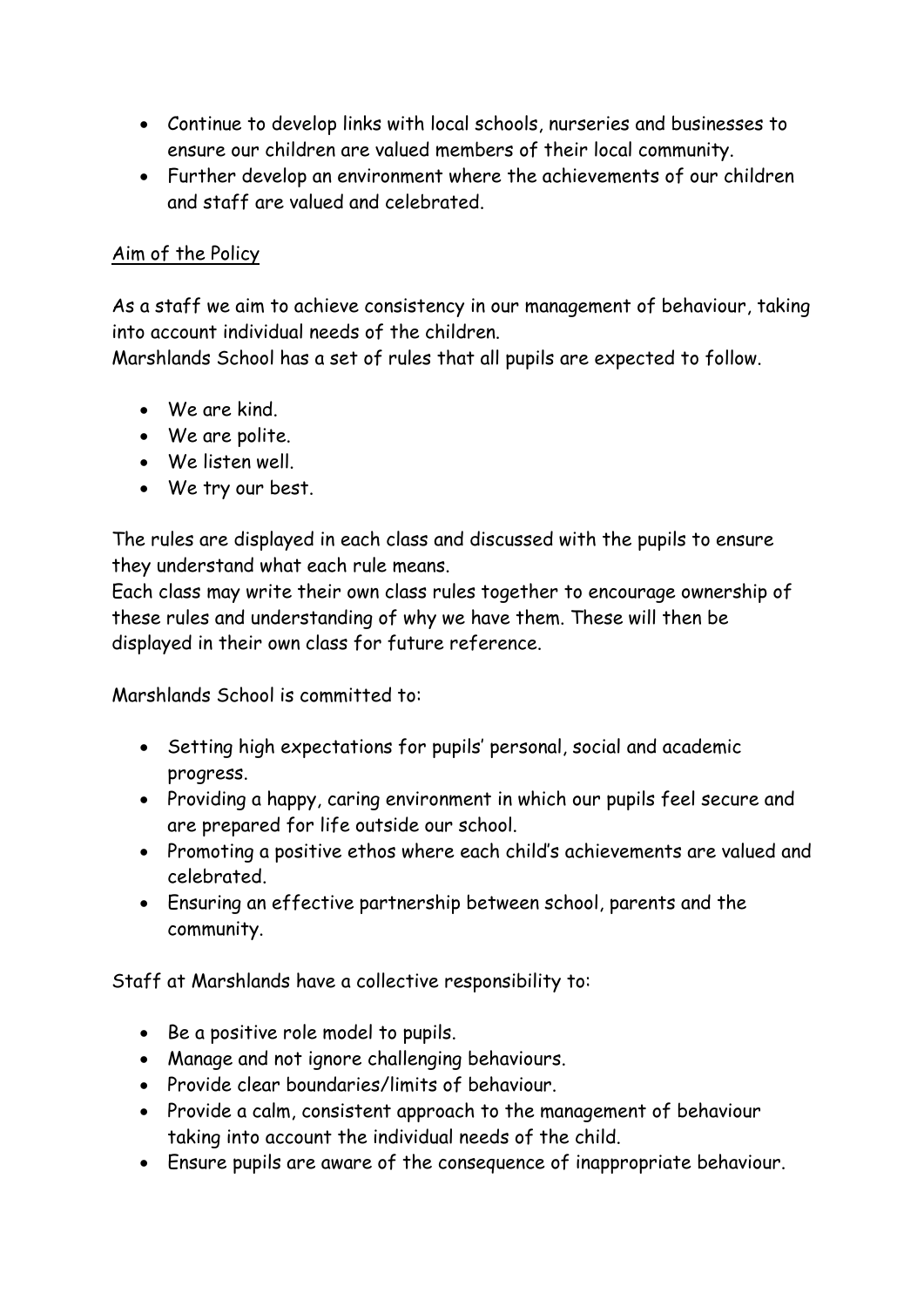Report inappropriate behaviour on SIMs and ensure Class Teachers are aware of behaviours occurring outside of the classroom.

## Classroom Management

Good classroom management ensures that a positive social learning environment is set up and maintained, enabling pupils to make the most of learning opportunities. It is recognised that pupils who are not feeling safe and secure are unable to learn effectively. We are committed to the provision of a positive environment in which children are valued as individuals and their positive behaviours are clearly identified, reinforced and celebrated. We develop positive relationships with pupils and ensure we take time to repair and rebuild relationships after an incident has occurred.

# What is Challenging Behaviour?

All of our pupils are individuals and as such are supported with their behaviour using a range of strategies. Pupils who present with behaviour that challenges will be identified by staff and together with the Behaviour Support Manager and parents/carers will put a Positive Behaviour Support Plan in place to help support the management of their behaviour. This will be shared with all staff involved with the child.

We understand that families of children who display behaviours that challenge may need support from school staff. Staff will provide support beyond the classroom, if appropriate, ensuring the Senior Leadership Team is made aware.

## Rewards and Positive Feedback

In fostering a secure and positive environment for learning, pupils' achievements should be rewarded regularly. Rewards will be appropriate to the pupil's level of understanding or development. Pupils will be taught to understand the link between their good behaviour and the reward. All staff will be aware of the behaviours which are to be reinforced and the rewards which should be used and every child will have the opportunity to receive rewards. Examples of rewards include:-

- Non-verbal praise a smile, thumbs up
- Verbal praise
- Class dojo to award points and communicate with parents/carers
- Use of stickers
- Use of house points
- Offering favoured objects or activities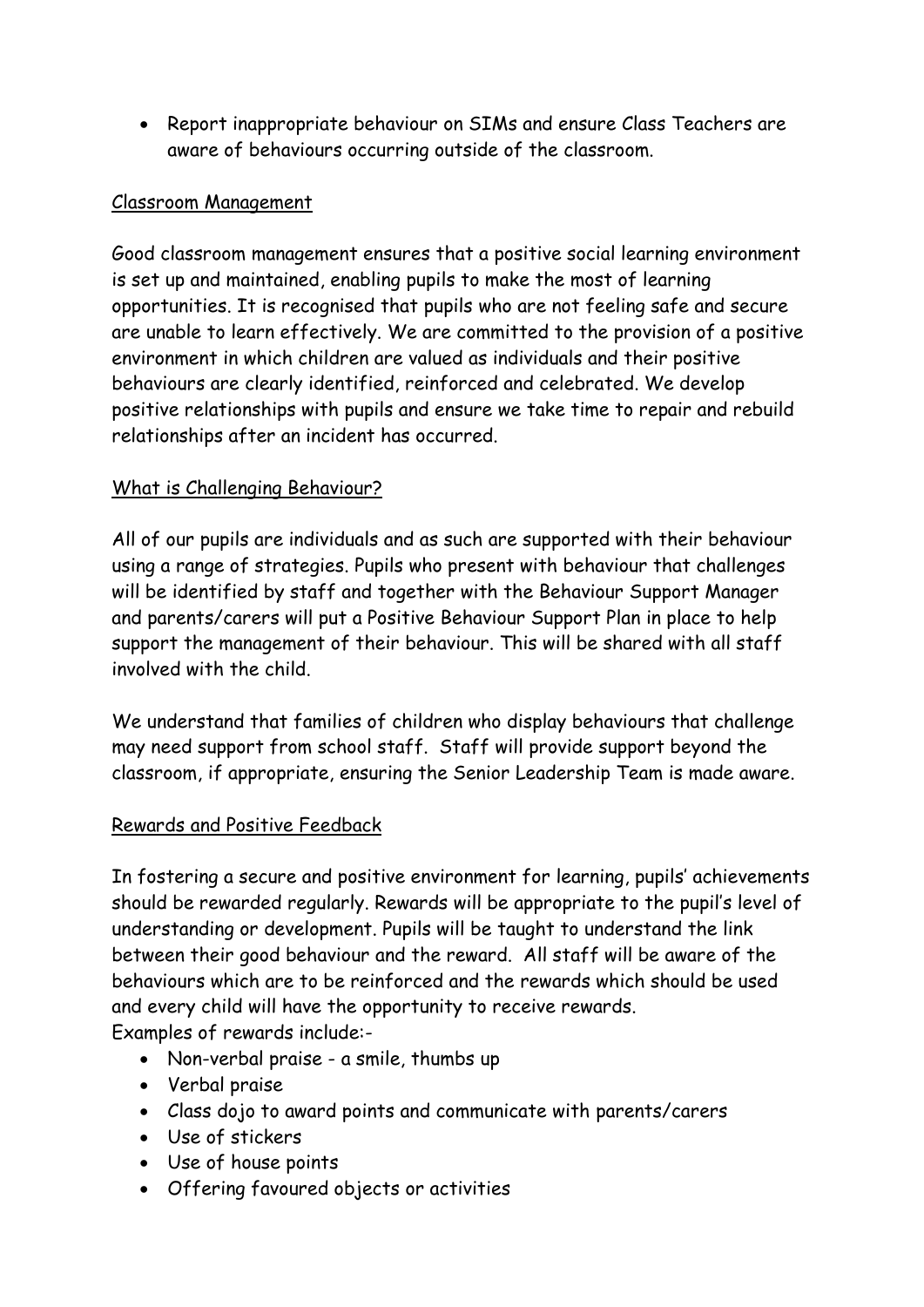- Choose time at the end of lesson or session
- Sharing of good work with the class
- Class Leaders may have their own rewards for example earning a raffle ticket
- Mentions at end of day/week whole school meeting/pupil of the week.
- Visit to another member of staff to receive praise.
- Visit to Head or Deputy Head to receive praise.

# **Sanctions**

Clear boundaries are applied to ensure good behaviour management is promoted and it is always the behaviour that is discussed and not the child. A calm, consistent approach where pupils are aware of the consequences of inappropriate behaviour is established and maintained.

A variety of sanctions may be used as a consequence of unacceptable behaviour, they will be appropriate to the pupil but directed at the undesirable behaviour. Rewards that have already been awarded will not be removed.

- Verbal reminder or pictorial prompt to precede any action taken.
- Highlight appropriate behaviour being displayed by others.
- Disapproval through tone of voice or facial expression.
- A pupil may be excluded from an activity or group for a short period but will be kept under careful observation.
- A pupil may be excluded from a future enjoyable activity such as Golden Time, as appropriate. (Care should be taken to ensure full curriculum entitlement and pupils should not be excluded from educational activities unless there are Health and Safety or Assessment of Risk considerations)
- Referral to the Senior Leadership Team and in some situations parents may be contacted.
- Incidents should be dealt with immediately and any sanctions applied as soon as possible after the event.

# Further Action

Good communication between home and school is vital to allow us to work together to solve problems. Parents will be encouraged to contact school to speak to the Class Teacher, Behaviour and Inclusion Manager, a member of the Senior Leadership Team or the Head Teacher should they have any concerns about their child's behaviour.

Physical Intervention should, wherever possible, be avoided. There are occasions when emergency physical support will be necessary to ensure the safety of others. Physical Intervention Strategies are used as a tool when an incident reaches crisis following SCIPr-UK® procedures by trained staff. When